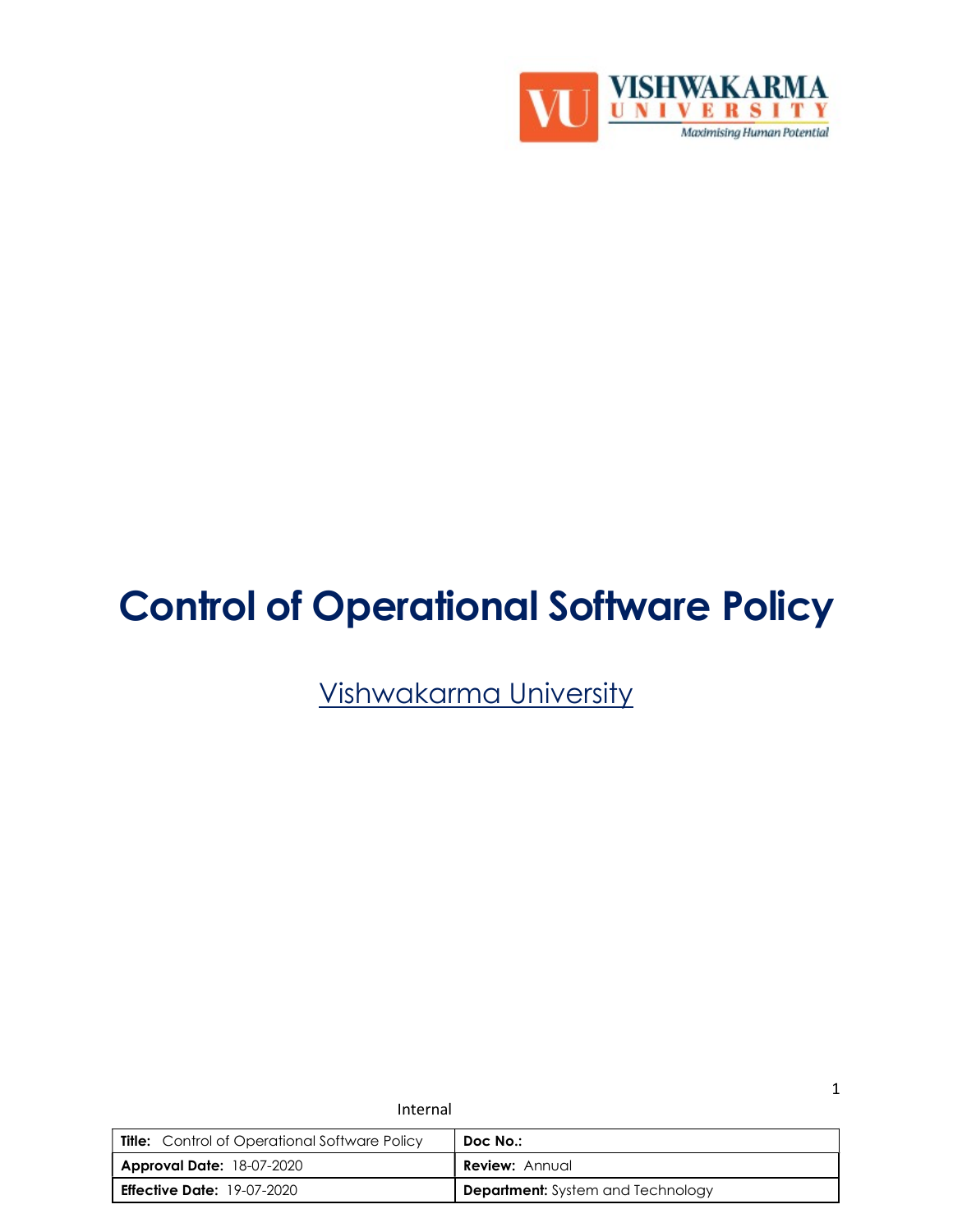

 $\overline{2}$ 

| Ver.<br><b>No</b> | <b>Release</b><br><b>Date</b> | Owner       | <b>Approved By</b>     | <b>Change details</b> |
|-------------------|-------------------------------|-------------|------------------------|-----------------------|
| 1.0               | 19-07-2020                    | <b>CISO</b> | <b>Vice Chancellor</b> | Initial               |
|                   |                               |             |                        |                       |
|                   |                               |             |                        |                       |
|                   |                               |             |                        |                       |

# **Table of Contents**

| Internal                                             |                                          |  |
|------------------------------------------------------|------------------------------------------|--|
| <b>Title:</b> Control of Operational Software Policy | Doc No.:                                 |  |
| <b>Approval Date: 18-07-2020</b>                     | <b>Review:</b> Annual                    |  |
| <b>Effective Date:</b> $19-07-2020$                  | <b>Department:</b> System and Technology |  |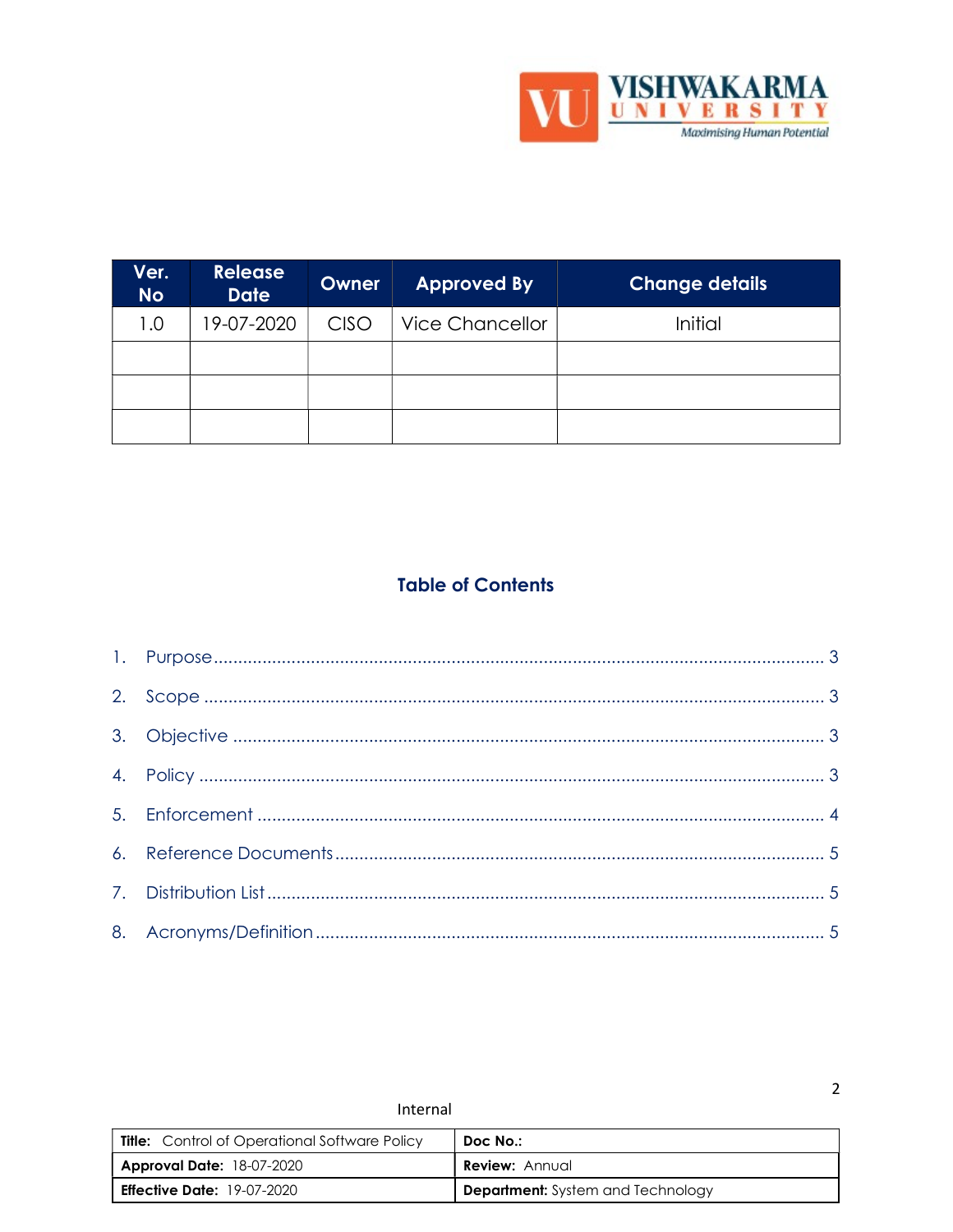

3

#### 1. Purpose

To minimize the risk of loss of program functionality, exposure of sensitive information contained within VU's computing network, the risk of introducing malware, and the legal exposure of running unlicensed software.

#### 2. Scope

This policy covers all computers, servers, and other computing devices operating within VU.

## 3. Objective

To control installation & access to software to minimize the risk of the exposure of sensitive information contained within VU's computing network, the risk of introducing malware, and the legal exposure of running unlicensed software.

# 4. Policy

- Software requests must first be approved by the CISO and then be made available to the Staff.
- Updating, installation and maintain integrity of the operational software, applications and program libraries shall only be performed by trained Administrator upon CISO's authorization.
- Software must be selected from an approved software list which includes open source/ Trial version/ Licensed software's and maintained by System Administrator, unless no selection on the list meets the requester's need.

| <b>Title:</b> Control of Operational Software Policy | Doc No.:                                 |
|------------------------------------------------------|------------------------------------------|
| <b>Approval Date: 18-07-2020</b>                     | <b>Review:</b> Annual                    |
| <b>Effective Date:</b> $19-07-2020$                  | <b>Department:</b> System and Technology |

Internal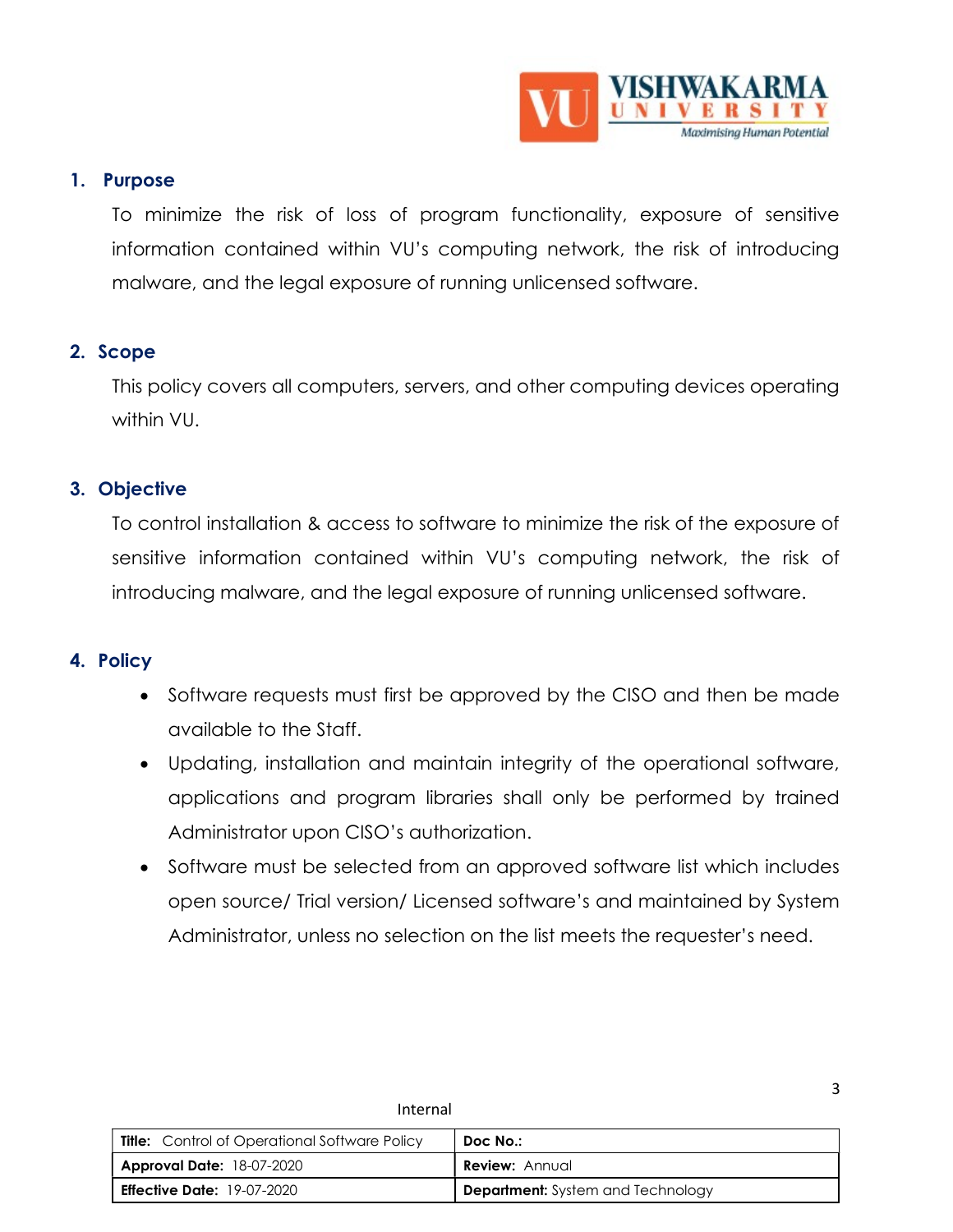

- Previous versions of application software shall be retained as a contingency measure.
- System Administrator will obtain and track the licenses, test new software for conflict, compatibility and integrity of the packages and perform the installation.
- The VU shall conduct extensive testing before implementing any software.
- Log shall be maintained for critical software updates.
- A roll-back plan shall be prepared by System Administrator before implementation of the software.
- Old versions of software shall be archived for 1 year, together with all required information and parameters, procedures, configuration details and supporting software for as long as the data are retained in archive.
- Physical or logical access shall be only given to suppliers for support purposes when necessary and with CISO's approval. The supplier's activities should be monitored.
- Any decision to upgrade to a new release shall take into account the business requirements for the change and the security of the release.
- Computer software may rely on externally supplied software and modules, which shall be verified to avoid unauthorized changes, which could introduce security weaknesses.

# 5. Enforcement

Any Staff found to have violated this policy may be subject to disciplinary action, up to and including termination of employment.

| <b>Title:</b> Control of Operational Software Policy | Doc No.:                                 |
|------------------------------------------------------|------------------------------------------|
| <b>Approval Date: 18-07-2020</b>                     | <b>Review: Annual</b>                    |
| <b>Effective Date:</b> 19-07-2020                    | <b>Department:</b> System and Technology |

Internal

4